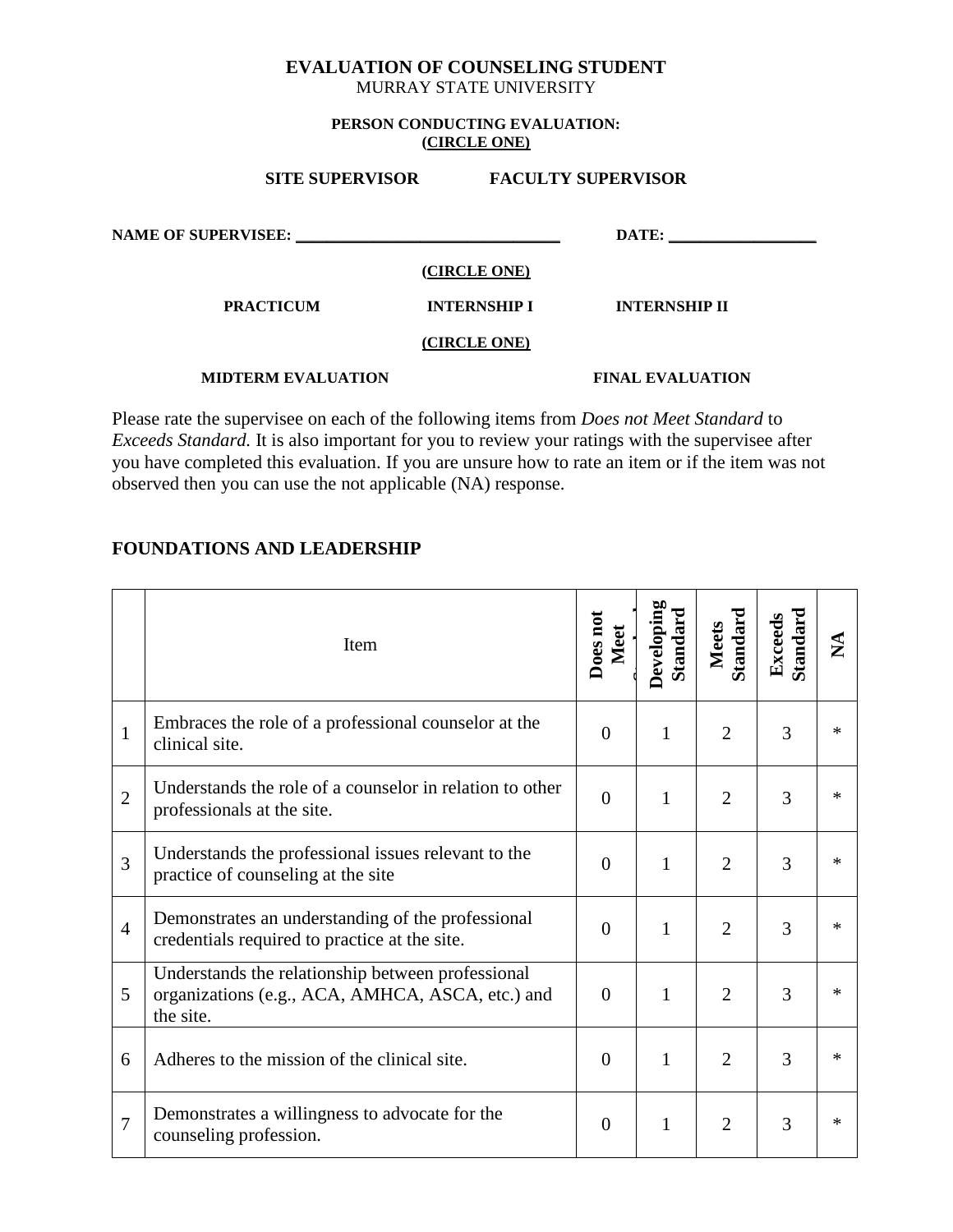#### Item **Does not Meet Developing Developing Standard Meets Standard Exceeds Standard NA** 8 Effectively establishes a therapeutic alliance with the client. <sup>0</sup> <sup>1</sup> <sup>2</sup> <sup>3</sup> \* 9 Demonstrates self-awareness and empathy to connect with clients. <sup>0</sup> <sup>1</sup> <sup>2</sup> <sup>3</sup> \* 10 Effectively addresses and reflects the emotional content provided by the client during the session. <sup>0</sup> <sup>1</sup> <sup>2</sup> <sup>3</sup> \* 11 Clearly utilizes a counseling theory to promote the wellness and development of clients during individual, family, and group counseling sessions.  $0 \mid 1 \mid 2 \mid 3 \mid *$ 12\* Implements differentiated and individualized strategies to promote client achievement (e.g., school counselors drawing on pedagogical knowledge to improve student achievement or clinical mental health counselors drawing upon addictions knowledge to determine level of care). [SC L3]  $0 \mid 1 \mid 2 \mid 3 \mid *$ 13\* Incorporates systemic strategies to promote holistic improvement at and beyond the clinical site. [SC N1]  $0 \mid 1 \mid 2 \mid 3 \mid *$  $14$  Clearly differentiates the distinction between health and dysfunction when intervening with clients. <sup>0</sup> <sup>1</sup> <sup>2</sup> <sup>3</sup> \* 15 Demonstrates knowledge and understanding of human developmental stages with regards to treatment strategies.  $0 \mid 1 \mid 2 \mid 3 \mid *$ 16 Understands, conducts, and adheres to the policies associated with the site and site procedures (e.g., intakes, biopsychosocials, diagnoses, treatment plans, ARCs, transition programs, college admissions, etc.).  $0 \mid 1 \mid 2 \mid 3 \mid *$ <sup>17</sup> Demonstrates the ability to assess for and manage suicide risk. <sup>0</sup> <sup>1</sup> <sup>2</sup> <sup>3</sup> \*  $18$  Understands the role of the counselor during crisis, disasters, or other trauma-causing events.  $\begin{vmatrix} 0 & 1 & 2 & 3 \end{vmatrix}$  \* 19\* Demonstrates and adheres to ethical and legal considerations as a professional counselor. [CMHC B1; SC B1]  $0 \mid 1 \mid 2 \mid 3 \mid *$

### **COUNSELING, PREVENTION, & INTERVENTION**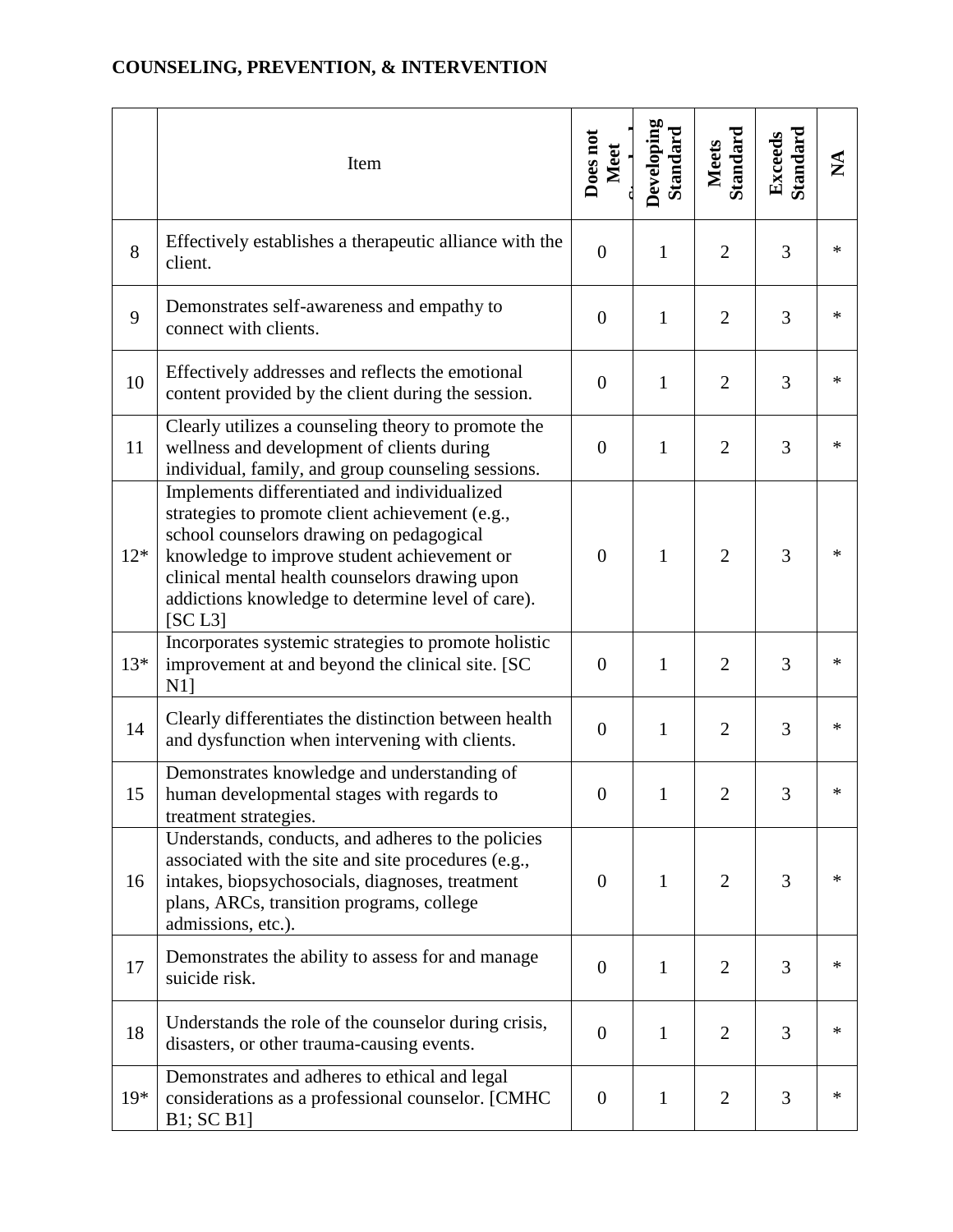# **DIVERSITY & ADVOCACY**

|       | Item                                                                                                                                                         | Does not<br>Meet | Developing<br>Standard | Standard<br><b>Meets</b> | Standard<br>Exceeds | $\mathbf{X}$ |
|-------|--------------------------------------------------------------------------------------------------------------------------------------------------------------|------------------|------------------------|--------------------------|---------------------|--------------|
| 20    | Conveys a nonjudgmental view toward individuals<br>of differing backgrounds.                                                                                 | $\Omega$         |                        | $\overline{2}$           | 3                   | ∗            |
| 21    | Demonstrates appropriate use of culturally<br>responsive counseling during the therapeutic<br>relationship.                                                  | $\Omega$         |                        | $\overline{2}$           | 3                   | $\ast$       |
| $22*$ | Demonstrates multicultural competencies in relation<br>to diversity, equity, and opportunity with regards to<br>client access and development. [SC F1]       | $\Omega$         |                        | $\overline{2}$           | 3                   | $\ast$       |
| $23*$ | Discusses issues of diversity objectively and seeks<br>input from client to understand client's point of view<br>and adjust treatment accordingly. [CMHC F3] | $\Omega$         |                        | $\overline{2}$           | 3                   | ∗            |
| $24*$ | Applies effective strategies to promote client<br>understanding of and access to a variety of<br>community resources. [CMHC D4]                              | $\overline{0}$   |                        | $\overline{2}$           | 3                   | $\ast$       |

### **DIAGNOSIS, ASSESSMENT, & EVALUATION**

|       | Item                                                                                                                                                                                        | Does not<br>Meet | Developing<br>Standard | Standard<br><b>Meets</b> | Standard<br>Exceeds | $\mathbf{\Sigma}$ |
|-------|---------------------------------------------------------------------------------------------------------------------------------------------------------------------------------------------|------------------|------------------------|--------------------------|---------------------|-------------------|
| 25    | Appropriately utilizes current diagnostic tools to<br>inform practice and collaborate with other<br>professionals.                                                                          | $\theta$         | 1                      | $\overline{2}$           | 3                   | ∗                 |
| 26    | Appropriately selects assessments based on client<br>concerns, needs, development and so forth.                                                                                             | $\Omega$         | $\mathbf{1}$           | $\overline{2}$           | 3                   | $\ast$            |
| $27*$ | Appropriately analyzes and interprets data to inform<br>and increase the efficacy of counseling interventions<br>and/or programs. [CMHC J3]                                                 | $\overline{0}$   | 1                      | $\overline{2}$           | 3                   | $\ast$            |
| 28    | Demonstrates skill in thoroughly assessing for client<br>strengths, needs, and barriers.                                                                                                    | $\Omega$         | 1                      | $\overline{2}$           | 3                   | $\ast$            |
| 29    | Demonstrates skill in designing treatment plans to<br>enhance client development beyond the clinical site<br>(e.g., social development, academic development,<br>career development, etc.). | $\theta$         | 1                      | $\overline{2}$           | 3                   | $\ast$            |
| $30*$ | Demonstrates skill in screening for critical mental<br>health issues such as addiction, aggression, and<br>danger to self and/or others. [CMHC H3]                                          | $\Omega$         | 1                      | $\overline{2}$           | 3                   | $\ast$            |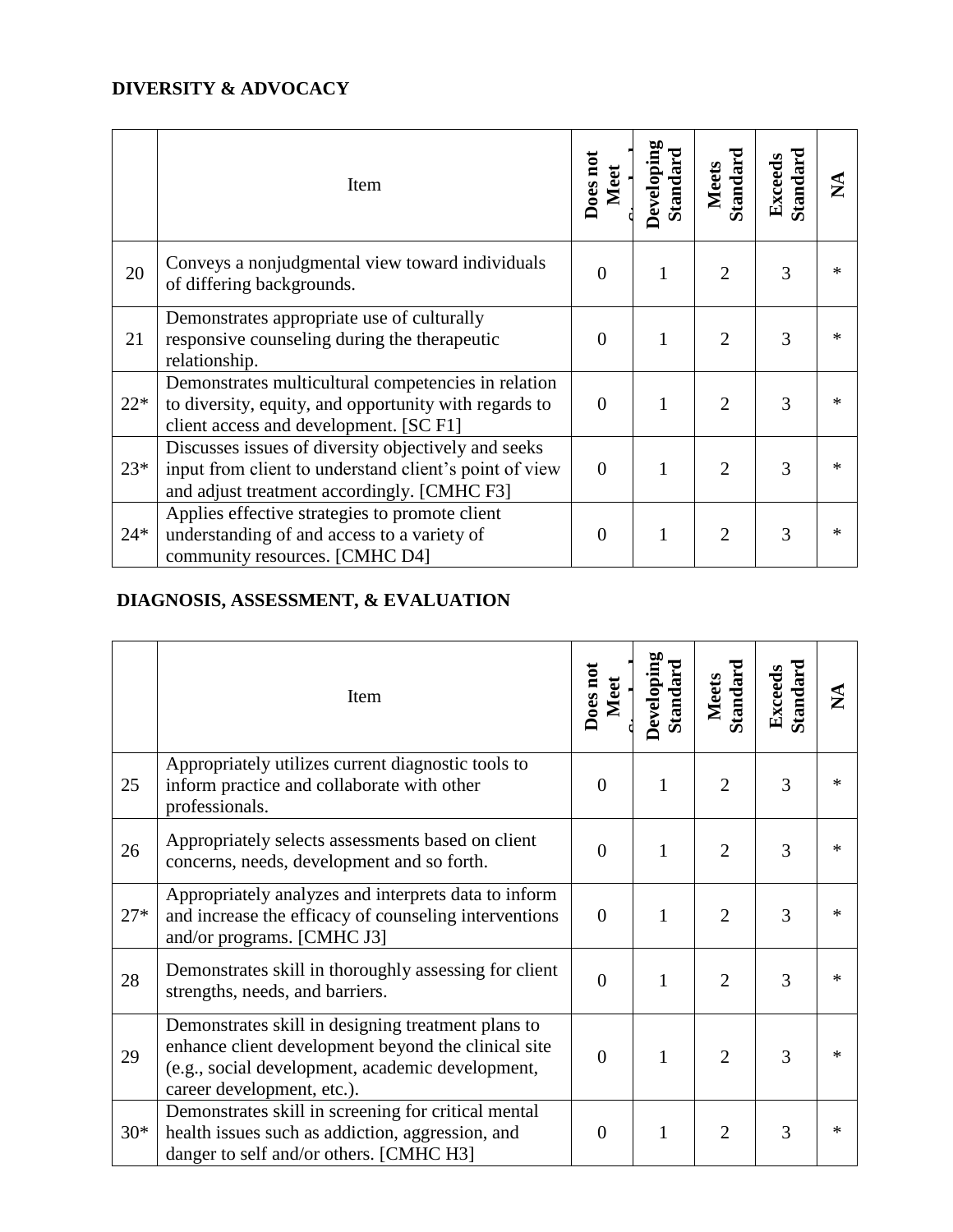# **PROFESSIONALISM, COLLABORATION, CONSULTATION, & RESEARCH**

|       | Item                                                                                                                                 | Does not<br>Meet | Developing<br>Standard | <b>Standard</b><br><b>Meets</b> | <b>Standard</b><br>Exceeds | $\mathbf{\Sigma}$ |
|-------|--------------------------------------------------------------------------------------------------------------------------------------|------------------|------------------------|---------------------------------|----------------------------|-------------------|
| 31    | Applies and adheres to the record-keeping standards<br>of the site.                                                                  | $\overline{0}$   | $\mathbf{1}$           | $\overline{2}$                  | 3                          | $\ast$            |
| 32    | Actively seeks supervision to address his/her own<br>limitations                                                                     | $\overline{0}$   | $\mathbf{1}$           | $\overline{2}$                  | 3                          | $\ast$            |
| 33    | Demonstrates openness to feedback and supervision.                                                                                   | $\overline{0}$   | $\mathbf{1}$           | $\overline{2}$                  | 3                          | $\ast$            |
| 34    | Demonstrates the use of research to inform<br>evidence-based practices.                                                              | $\Omega$         | $\mathbf{1}$           | $\overline{2}$                  | 3                          | $\ast$            |
| 35    | Effectively collaborates with other professionals at<br>the clinical site.                                                           | $\overline{0}$   | $\mathbf{1}$           | $\overline{2}$                  | 3                          | $\ast$            |
| $36*$ | Ethically collaborates with community resources<br>when necessary to secure assistance for clients<br>and/or their families. [SC N5] | $\overline{0}$   | $\mathbf{1}$           | $\overline{2}$                  | 3                          | $\ast$            |
| $37*$ | Makes appropriate referrals. [SC H4]                                                                                                 | $\overline{0}$   | $\mathbf{1}$           | $\overline{2}$                  | 3                          | $\ast$            |
| 38    | Demonstrates a general understanding of<br>consultation.                                                                             | $\overline{0}$   | $\mathbf{1}$           | $\overline{2}$                  | 3                          | $\ast$            |

39. Supervisee accomplishments:

40. Additional areas for growth:

| <b>Signature of Supervisee</b> | Date | For Faculty Supervisor Use:<br>Total points earned<br>Total possible points _______<br>$*100 =$ |
|--------------------------------|------|-------------------------------------------------------------------------------------------------|
|                                |      | Percentage quotient                                                                             |
| <b>Signature of Supervisor</b> | Date |                                                                                                 |